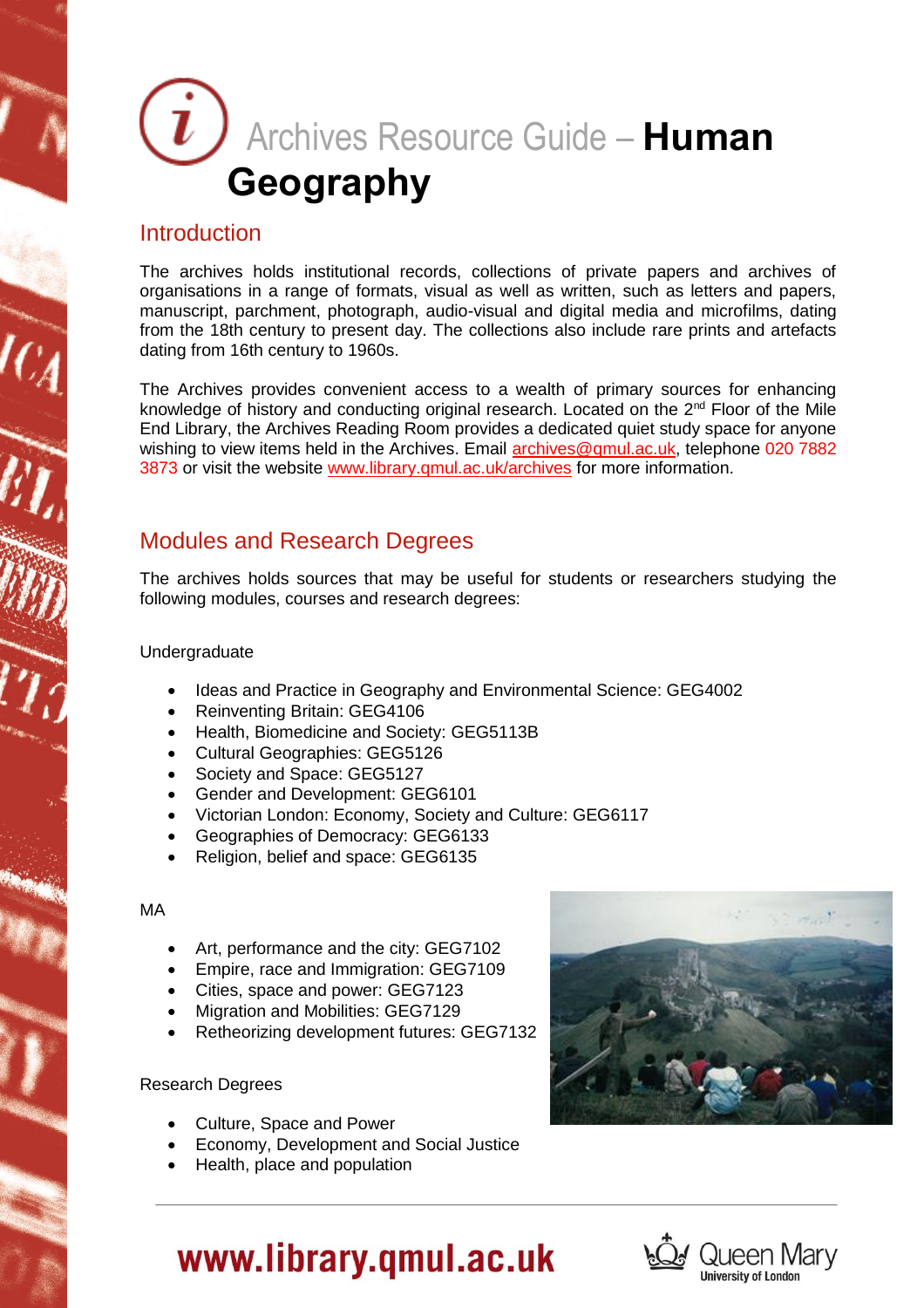### Catalogues and Finding Aids

Collections can be searched via the Archives Catalogue: [http://archives](http://archives-catalogue.library.qmul.ac.uk/CalmView/default.aspx)[catalogue.library.qmul.ac.uk/CalmView/default.aspx](http://archives-catalogue.library.qmul.ac.uk/CalmView/default.aspx) Digital records and online exhibitions are available through the archives website<http://www.library.qmul.ac.uk/archives> For some uncatalogued collections only a summary description is available in the Archives Catalogue. Alternative finding aids such as draft box lists are available. Email the archives to request a copy: [archives@qmul.ac.uk](mailto:archives@qmul.ac.uk) or for advice about your area of research.

## A-Z of Relevant Collections

**Benson, Stella (1892-1933):** Papers and correspondence of the English feminist and writer related to her time living in China, including a League of Nations investigation report into the trafficking of women and children in Hong Kong, fl.1930-1947. *(Ref No: PP1).*

**Blick-Jones (c.1912-2000s):** Papers and documents from Andrew Blick and George Jones' political research whilst writing several books about the Office of the British Prime Minister and their aides, alongside other material relating to their teaching and research. Includes transcribed interviews with



officials who worked at 10 Downing Street from 1912 to the late 1990s, and collected published material and reports about British Prime Ministers back to the early 18th Century. *(Ref No: PP48).* 

**Brooke, Eileen Minnie (d.1989):** Papers related to Brooke's work as a pioneer and supporter of public health orientation in mental health programmes, c.1880-1977, including material from international conferences and research concerning mental health issues and suicide as a mental health issue, alongside World Health Organisation reports. *(Ref No: PP32).*

**Carlton, Ann (fl. 1965–2004):** Papers relating to Carlton's role as Local Government Officer for the Labour Party 1960-1974. *(Ref No: PP30).*

**Chesworth, Donald Piers (1923–1991):** Papers of the politician and administrator, c.1906-1991, concerning his involvement in the Labour Party, role on London County Council in North Kensington in 1960s, including gathering evidence against Peter Rachman, and interest in community relations, race relations, equality, housing, living conditions. Documents his commitment to federalism and international socialism including participation in the International Union of Socialist Youth in the 1940s and work in Tanganyika, Mauritius, and War on Want and World Political Action Trust 1960s-1970s. Records his involvement in the voluntary sector and various educational bodies such as Toynbee Hall in 1970s-1980s. *(Ref No: PP2).*

**Delf Smith, Ellen Marion (1883–1980):** Papers of the botantist 1895-1974 and former lecturer at Westfield College. Documents her experiences of academic life in early 20<sup>th</sup> at the all women's college and challenges she faced establishing botany and science teaching. *(Ref No: PP3)*.

**East London Papers (1958-1973):** Journal of East London history, social studies and the arts. *(Ref No: ELP)*.

**Galbraith, Winifred (fl.1917-1940):** Papers and photographs of the Westfield College alumna, relating to her missionary work in China at the I Fang Girls College, c.1920s-1940s. Also contains manuscripts for an unpublished novel, and an autobiography, both focussing on experiences of missionary work in China. *(Ref No: PP45)*.

**Geography Department Administrative Records, Queen Mary University of London (1923- 2005):** Documents, correspondence and images from the Geography department, related to teaching, courses, field trips, staff and students. *(Acc No: M113).*



# www.library.qmul.ac.uk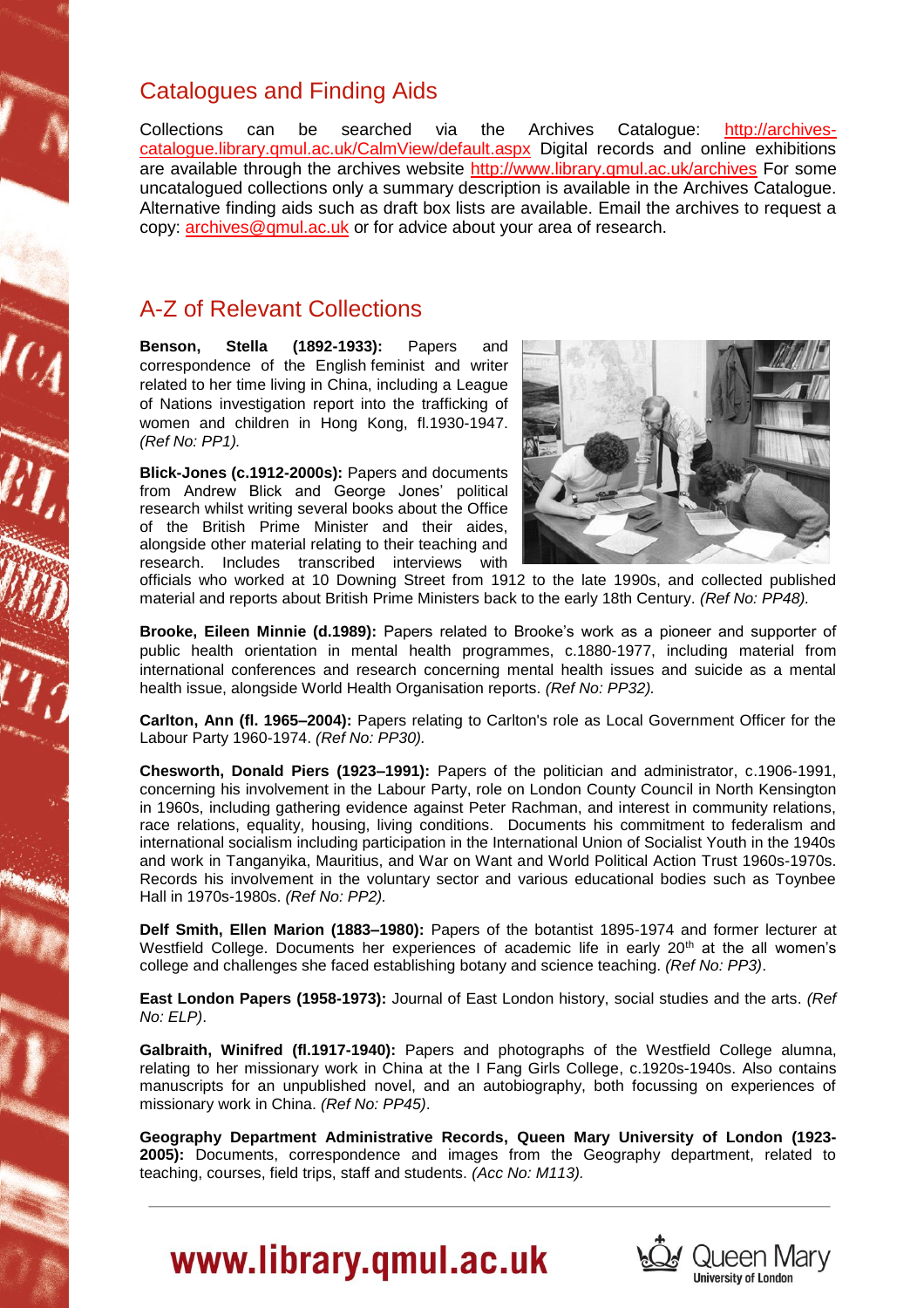

**Hennessy, Peter (b.1947):** Papers concerning his work as a journalist, writer and academic on contemporary British history, c1970-2000. Documents his research on modern political history and notes for teaching at Queen Mary. Includes audio and video tapes of interviews with politicians and political figures, c.1970-1985 and notes and transcripts of interviews, c1970-1986. *(Ref No: PP24)*.

**Lyttelton, General Sir Neville Gerald (1845–1931):** Papers of the Lyttelton and

Grenfell families, c.1840-1960. Letters and photographs documenting Neville Lyttelton's army service in India, Africa, Ireland, during late Victorian and Edwardian period, provide an insight into colonial history. Letters to and from family and friends document service in the the Zulu War, Boar War, First World War, and Second World War and the impact on those at home. Photographs, sketches, poetry, and papers relating to the plight of Belgian refugees and help afforded to them by Lady Lyttelton. Letters with eminent friends and politicians, family photographs and other ephemera from late Victorian and Edwardian period. *(Ref No: PP5).*

**Maynard, Constance (1849-1935):** Writings of the pioneering Mistress of Westfield College, dating from 1866-1935, provide an excellent source for the study of religion, gender and sexuality, and education in the Victorian and Edwardian periods. Diaries and an unpublished autobiography chart her education at Girton where she was amongst the first generation of women to enter higher education, her role in establishing Westfield College, her emotional reactions to events in her life and her adoption of Stephanie'Effie' Anton. *(Ref No: PP7).*

**National Union of Tailors and Garment Workers (c.1889-1989):** Adminstrative records of the trade union, including correspondence with organisations, manufacturers, other unions, committee minutes, c.1889–1989. Also includes publications such as the Garment Worker. *(Ref No: NUTGW)*.

**The People's Palace (1728-1987):** Papers reveal the emergence of a scheme to establish a 'palace of delights' in east London in the 1880s which lead to the opening of the People's Palace in 1886. Documents the entertainment and educational programmes and facilities provided until its closure in the early 1950s. Charting connections with the community and institutions such as the Beaumont Institute, Drapers Company and royal patronage. Covers management and finances, and the impact of key events such as the opening ceremony of the Queen's Hall by Queen Victoria, the devastating fire of 1931 and construction of a new palace building. Institutional records provide an insight in art and culture provision in East London in the nineteenth and early twentieth century. The Palace Journal, newsletter of the People's Palace which ran from 1887 to 1895, provides an excellent snapshot of East London at that time. *(Ref No: QMC/PP).*

**People's Palace Projects (2008):** Papers, reports and film of an independent arts charity based at Queen Mary University of London and founded in 1996, aiming to advance the practice and understanding of art for social justice by working with a wide range of local communities in the UK, Brazil, Africa and beyond. Documents participatory arts projects, performances, educational initiatives and debates that brought artists, activists, academics and audiences together for projects that address a wide range of social justice and human rights issues. *(Ref No: PPP).*

**Queen Mary College (1887-1989):** Includes records of former bodies East London College, and East London Technical College which developed out of the People's Palace Technical Schools, 1880s-1989. Papers and photographs chart the incorporation of the College into the University of London, grant of a royal charter, growth of the institution and it's impact on the local area and higher education. Institutional records contain records relating to the People's Palace from the 1950s to present day. *(Ref No: QMC).*

**Queen Mary College Principals Records (1910-1990):** Records of the Principals of Queen Mary College 1910-1990, comprising correspondence files relating to College departments [1940-1982] including Geography and Geology, 1915-1964, London County Council, 1936-1945, the People's Palace, 1932-1956, war damage to buildings, 1944-1945, the Novo Beth Chaim Jewish cemetery, 1934-1935, and press cuttings, 1939-1972, amongst others. *(Ref No: QMC/PS).*



# www.library.qmul.ac.uk